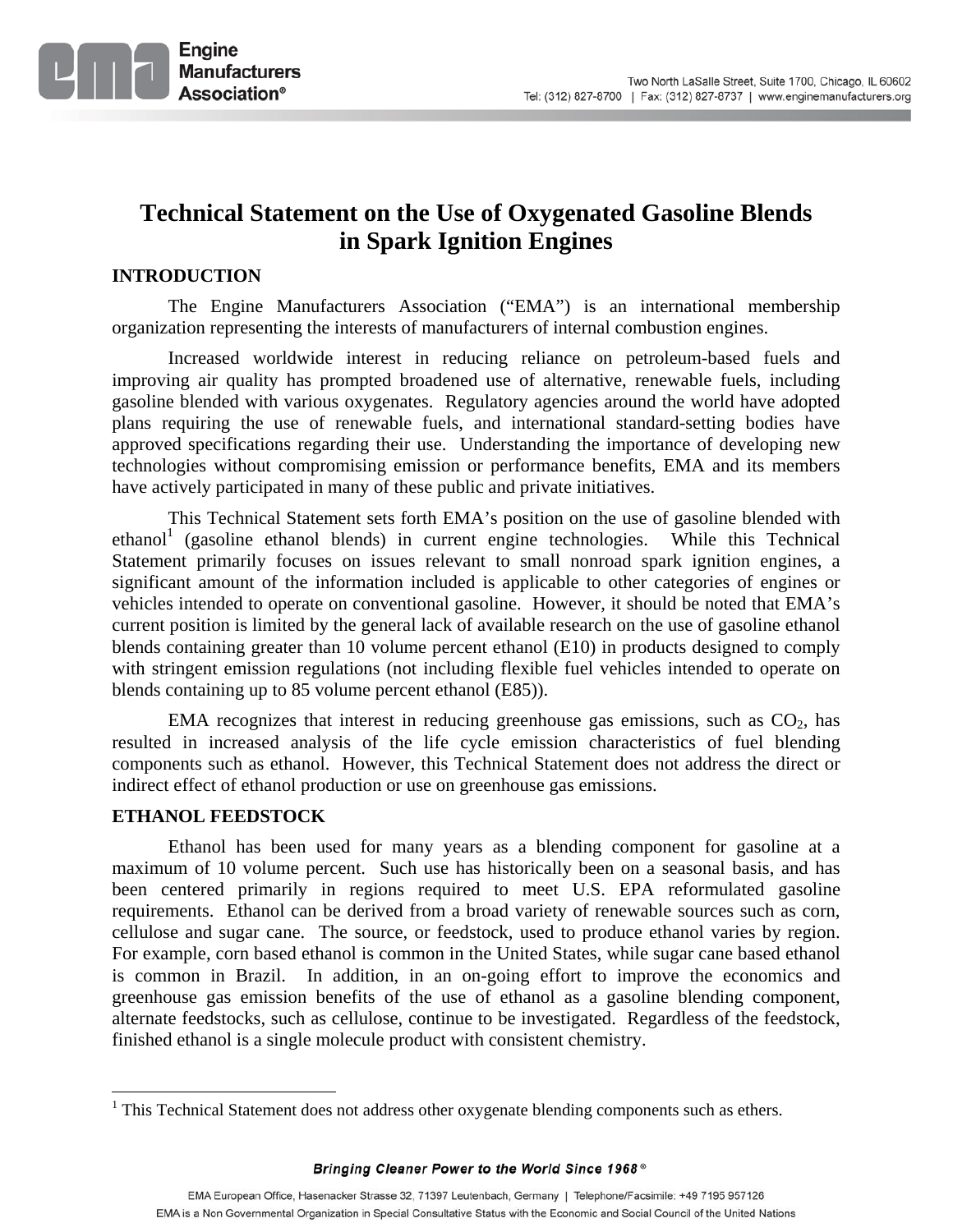## **ETHANOL and BLEND SPECIFICATIONS**

Several international organizations have adopted and continue to revise ethanol specifications and guidelines. One such specification is ASTM International D4806: Standard Specification for Fuel Ethanol for Automotive Spark-Ignition Engines. Current ASTM specifications are limited to blends below E10 (ASTM D4814), and blends between E70 and E85 (ASTM D5798). In March 2009, the Worldwide Fuel Charter Committee (WWFC), of which EMA is a member, published Ethanol Guidelines for E100 ethanol used in E10. $^2$  Adherence to such specifications and guidelines is crucial to the effective use of gasoline ethanol blends in engines.

## **ETHANOL - GASOLINE BLENDS**

Ethanol has a single molecular compound and therefore a single temperature at which liquid fuel vaporizes. Petroleum based gasoline is a blend of a number of different hydrocarbons that vaporize at significantly different temperatures (this is often referred to as a "distillation curve"). The vapor pressure created at a defined temperature and the percentages of the fuel vaporized at any given temperature are critical parameters that determine the performance of the engine. Initial vapor pressure is critical for cold engine starting. Mid-range or T50 distillation characteristics significantly influence engine warm-up and acceleration, and high-end or T90 distillation characteristics have a significant influence on crankcase dilution. As ethanol content is increased when blended with traditional gasoline, the initial vapor pressure is increased. However, the mid-range distillation characteristics are lowered. To counter these tendencies a special type of petroleum gasoline, known as blendstock, is used in the blending process. Depending on the desired ethanol content, the appropriate blendstock is used in order to assure that the finished fuel blend has similar characteristics as conventional gasoline.

In the United States, both lawmakers and government agencies have pursued efforts to promote and regulate the use of oxygenated gasoline blends for many years. Through the creation of the original renewable fuel standard in 2005 ("RFS") and subsequent legislative action (namely, the U.S. Energy Independence and Security Act of 2007 "EISA-2007"), U.S. EPA and Congress created a framework for the replacement of conventional petroleum fuels with renewable fuels. The recent RFS-2 proposal continues EPA's efforts to incorporate the increased renewable fuel production requirements specified by EISA-2007 and increases annual production requirements for alternative fuels, including ethanol, beginning in 2009. Based on the EISA-2007 requirements, the RFS-2 proposal would require the production of 11.1 billion gallons of alternative fuel in 2009. Under the RFS-2 proposal, production requirements would continue to increase each year, reaching 36.0 billion gallons of alternative fuels to be produced in 2022. Further, several other regional and national standards requiring increased use of renewable fuels, including ethanol, either are in place or under review.

Based on their current understanding of ethanol gasoline fuel blends, EMA members expect that blends up to a maximum of E10 should not cause engine or fuel system problems, provided the blend is not exposed to excess free water.

Engines and vehicles specifically designed for use of higher ethanol-gasoline blends, typically referred to a flex-fuel vehicles, include features that allow the use of up to 85% ethanol gasoline blends (E85) through the use of special materials and feedback control mechanisms that

 $\overline{a}$ 

 $2^{2}$  Available on EMA's website:  $E100$  Guideline Final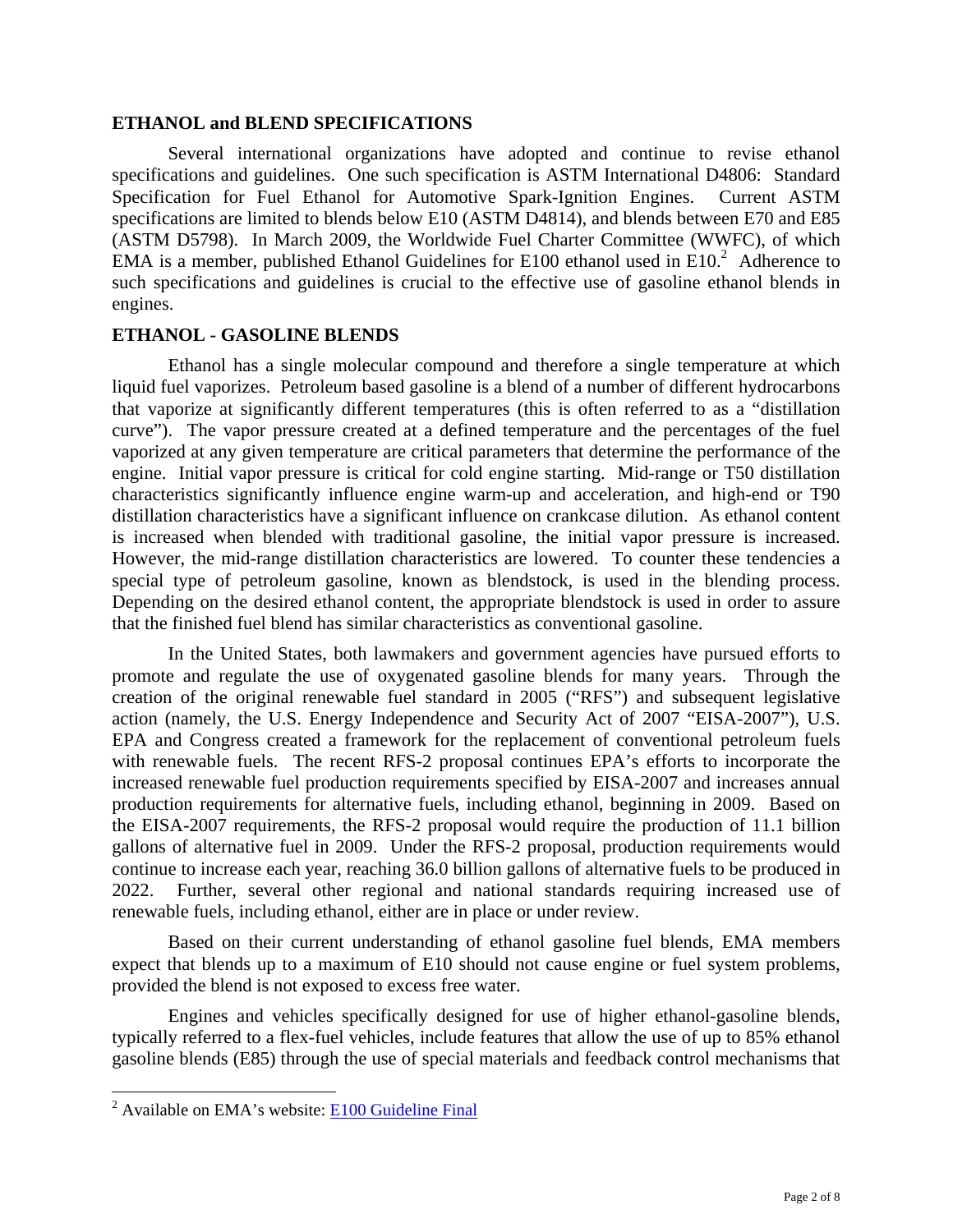adjust the fuel delivery and engine combustion control parameters based on the combustion process in real time.

In early March 2009 Growth Energy filed a Clean Air Act Waiver Application to Increase the Allowable Ethanol Content of Gasoline to 15 percent (Docket ID No. EPA-HQ-OAR-2009-0211) ("Growth Energy Waiver") with U.S. EPA. In its waiver application, Growth Energy requested that ethanol blends up to 15% by volume (E15) be considered substantially similar to traditional gasoline. EPA published a request for comments regarding the Growth Energy Waiver in late April 2009.<sup>3</sup> EPA issued a letter to General Growth on November 30, 2009 indicating that (i) the testing required to approve their waiver request was not complete; (ii) testing of light-duty vehicles is expected to be complete by August 2010; and (iii) if the additional test data continues to be supportive a waiver for use of E15 in 2001 model year and later light-duty vehicles could be approved. Based on the potential for a bifurcated approval, EPA is evaluating pump labeling and other methods to prevent misfueling of earlier model year light-duty vehicles and nonroad engines/equipment.

The required EISA-2007 and proposed RFS-2 renewable fuel production requirements have resulted in significant speculation that renewable fuel content in conventional gasoline blends will be required to exceed E10. As a result, significant industry and government testing programs are in process to evaluate E15 and E20 blends in non-flex-fuel vehicles and other products that use conventional gasoline (such as small and large nonroad spark ignition engines, marine engines, motorcycle and recreational vehicle engines).

# **ENGINE OPERATION, PERFORMANCE AND DURABILITY**

The energy content of neat ethanol (E100) is about thirty-five percent (35%) lower than that of petroleum-based gasoline (on a volume basis). Actual power loss and fuel economy reduction associated with ethanol blends will vary depending on the percentage of ethanol blended in the fuel and the engine's ability to adjust combustion control parameters. Adjustments to the engine in service made to compensate for such power loss or fuel economy reduction is a real concern and may result in a violation of EPA's anti-tampering provisions. To avoid such illegal tampering, as well as potential engine problems that may occur if the engine is later operated with petroleum-based gasoline, EMA recommends that users not make such adjustments.

Higher percentage ethanol blends (greater than E10) can cause a variety of engine performance problems as a result of (i) the enleanment effect associated with the oxygen content of such blends on a volume basis; (ii) changes in ignition and combustion parameters; and (iii) the differences in fuel properties. The differences in fuel properties increases the corrosion of metals and swelling of elastomers, both of which increase further with increasing ethanol content. These problems are avoided in flex-fuel vehicles through the use of (i) feedback control systems that adjust fuel delivery and ignition timing; and (ii) materials that are compatible with high ethanol content fuels. Products that are either designed to operate on higher ethanol blends or not required to meet stringent exhaust emission requirements (such as products designed to operate using E25 in Brazil) are able to avoid such problems.

Many nonroad engines, particularly smaller air cooled engines, utilize a richer than stoichiometric air-fuel ratio in order to enhance engine cooling over the wide range of typical

 $\overline{a}$ 

 $3$  FR Vol. 74, No. 75/ Tuesday, April 21, 2009, reference Docket ID No.: EPA-HQ-OAR-2009-0211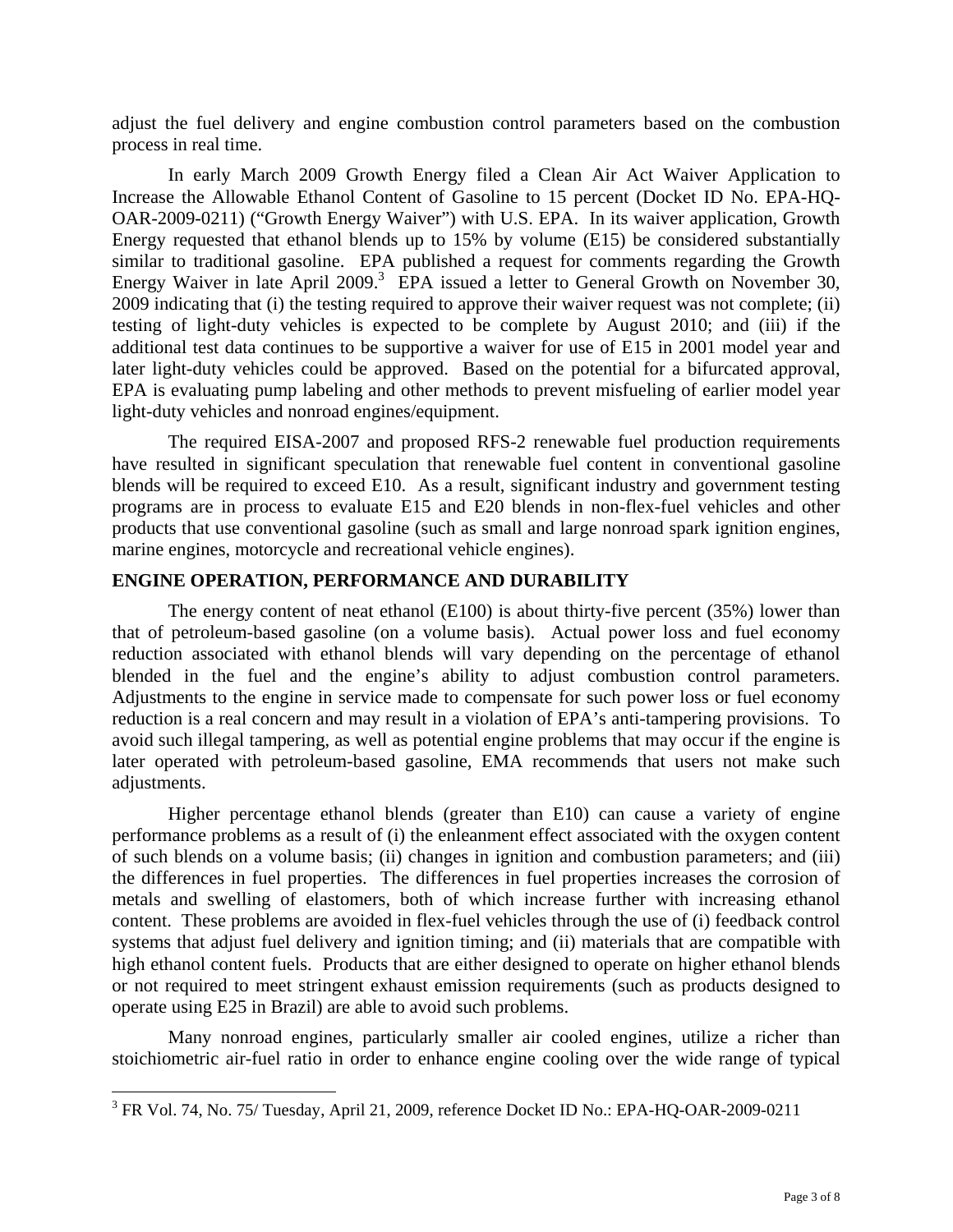operating conditions. This is particularly the case under high load conditions. Additionally, these small engines typically use very simple carburetors for air-fuel ratio control with limited capability to provide enrichment during acceleration or warm up operation. A very limited number of small nonroad engines use fuel and spark control systems that are reactive to engine combustion, however, even the most sophisticated of such systems are not comparable to the complex systems integrated into flex-fuel vehicles. In addition, such fuel and spark control systems have significant limitations and their use results in a substantial increase in the incremental cost of such engines over traditional engines. As a result, fuel and spark control systems are generally only utilized for specialty applications or high performance products where the benefits outweigh the significant costs.

The enleanment effect of increasing ethanol content is significant for engines that utilize fixed calibration fuel delivery systems (e.g. conventional carburetors) and fixed ignition timing. Engine manufacturers have worked diligently to find an acceptable combination of fuel and ignition system calibration that can tolerate a range of fuel from neat petroleum gasoline up to E10 that both complies with all U.S. EPA regulatory requirements and provides acceptable operation for the end user. Increasing ethanol content causes further enleanment which results in higher combustion temperatures thereby increasing exhaust gas and engine component temperatures. This enleanment influence on engine component temperatures can damage the engine. For example, it can cause exhaust valve sealing degradation, piston scoring, and/or cylinder head gasket failure. The potential for engine damage is greater for engines with fuel systems already at the lean end of production tolerances and/or twin cylinder engines that often have air-fuel ratio differences between cylinders due to system dynamics over the engine operating speed and load range. In addition, further enleanment renders the combustion process less consistent from combustion cycle to combustion cycle. This inconsistency is particularly evident in one and two cylinder engines that utilize load sensitive governing systems to maintain engine speed because the governor system response can amplify engine speed fluxuations into audible surging (often referred to as hunting). While limited information is available, engine manufacturers anticipate that it would be possible to effectively calibrate engines to operate on a higher ethanol content blend (such as E20) provided that these engines were not operated outside of the target  $\pm 5\%$  ethanol content blend range. Accordingly, it is imperative that a single blend value is selected and that operation and compliance with regulatory requirements be limited to the designated blend level. However, selection of a single blend value for future product does not address the large population of legacy engines that require E10 or lower blends.

Engines are designed to prevent pre-ignition, or knock, because the extreme pressures created by pre-ignition can result in severe damage to engine components. Conventional gasoline is identified by its anti-knock characteristics (known as octane). In the U.S., pump grade gasoline is generally available in three octane ranges: regular, mid-grade and premium. Ethanol has a very high octane rating compared to conventional gasoline and therefore can provide a significant increase in octane depending on the blend level. The highly sophisticated engine control systems found in flex-fuel vehicles adjust combustion parameters to achieve the desired engine performance by taking advantage of the higher octane characteristic of ethanol. Conventional engines, particularly small nonroad engines utilizing fixed fuel and ignition timing, are not able to take advantage of the higher octane provided by higher ethanol blends unless they are designed to exclusively operate on the higher blend. Engines designed to operate on higher octane fuel will experience pre-ignition when operating on lower octane conventional gasoline, resulting in significant damage to engine components. Gasoline blenders utilize the higher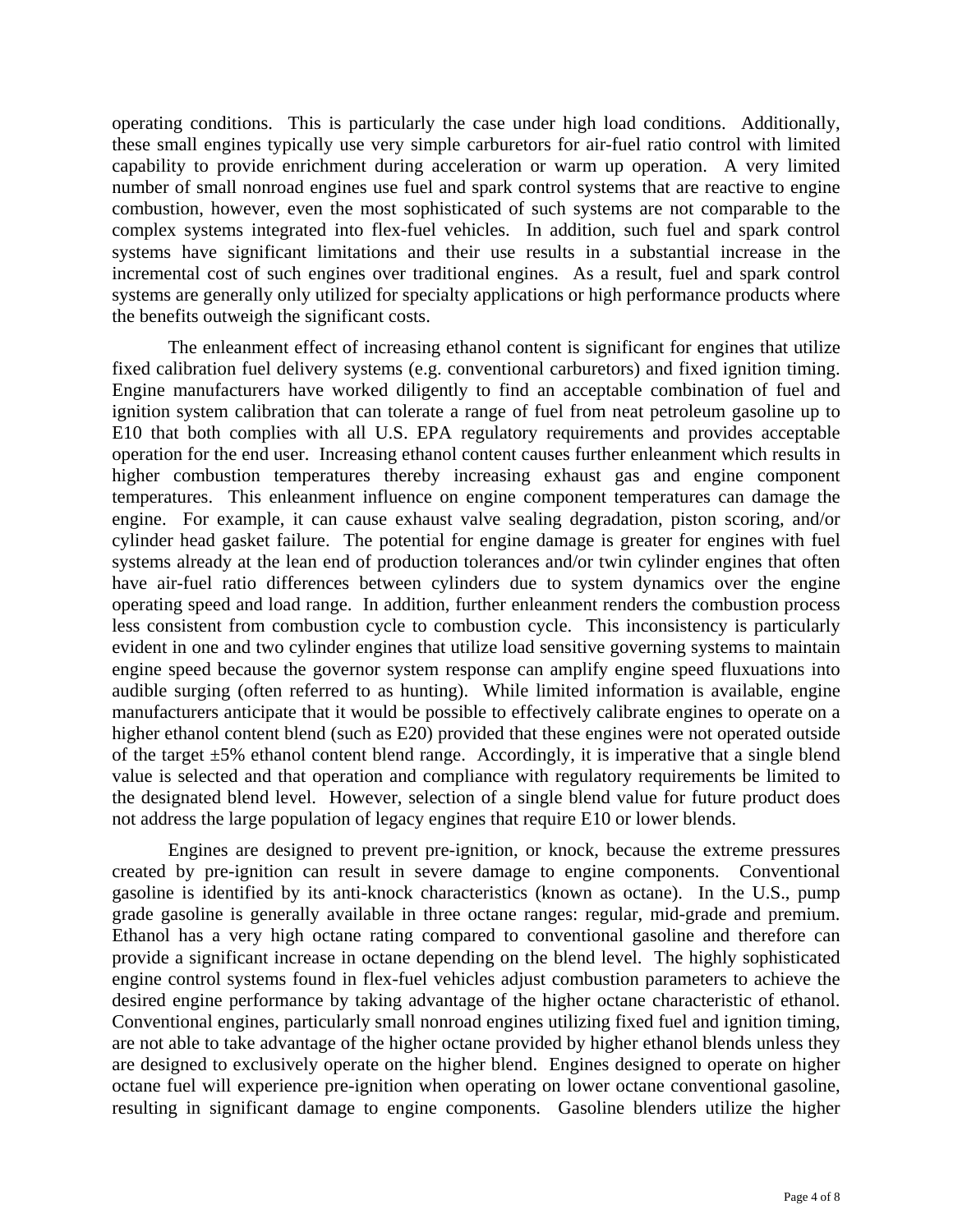octane provided to ethanol to allow the use of lower octane, generally less expensive, hydrocarbons in blend stocks such that the finished fuel blend has similar anti-knock characteristics as conventional gasoline.

# **EMISSION CHARACTERISTICS**

Multiple agencies have published reports on the emission effects of ethanol-gasoline blends. The majority of these reports apply only to light-duty vehicles that have some form of combustion feedback control for both fuel delivery and ignition timing. The most comprehensive report covering nonroad engines and equipment was conducted by the Orbital Engine Company<sup>4</sup>. In addition, a recent report published the results of testing conducted for the U.S. Department of Energy (DOE)<sup>5</sup> which included testing for selected nonroad engines ("DOE Report"). However, EMA members have significant concerns with the DOE Report's data analysis and conclusions. Such concerns are specifically outlined in EMA's comments to the Growth Energy Waiver filed with EPA on July 20, 2009.

Ethanol blends traditionally were used in place of petroleum-based gasoline to reduce hydrocarbon emissions in various regions during certain seasons. The enleanment affect of the ethanol reduced overall hydrocarbon and carbon monoxide emissions while increasing NOx emissions from engines without feedback controls, and provided higher exhaust gas temperatures that enhanced oxidation type aftertreatment system performance, particularly on cold engine starting. The value of these ethanol blends diminished as light-duty engine designs incorporated more advanced closed loop control systems and aftertreatment systems were modified to improve cold start emissions.

Evaporative emissions also are regulated in the U.S. for many, if not most, engine powered products. Ethanol is known to have higher permeation emissions as well as an influence on diurnal emissions. Small nonroad engine emissions are regulated by both U.S. EPA and the California Air Resources Board. In compliance with U.S. EPA regulations, manufacturers of small nonroad engines are in the process of implementing evaporative controls into small nonroad engines. Both regulatory agencies have identified significant permeation emissions through non-metallic fuel lines and fuel tanks. Recognizing the influence of ethanol on these permeation emissions, the U.S. EPA requires that nonroad evaporative emission testing is conducted using E10 fuel. Additional increases in evaporative emissions from either uncontrolled non-metallic fuel lines or fuel tanks due to increased ethanol content are not known at this time. However, preliminary information indicates that some increase can be anticipated.

# **STORAGE AND HANDLING**

 $\overline{a}$ 

Poor blending practices can result in significant discrepancies between the intended blend and the uniformity of the actual blend delivered. Accordingly, it is important to take all necessary steps to ensure the uniform blending of ethanol blend stock and petroleum gasoline. Splash blending should only be conducted with careful monitoring of the consistency of the

<sup>&</sup>lt;sup>4</sup> Market Barriers to the Uptake of Biofuels Study - A Testing Based Assessment to Determine Impacts of a 10% and 20% Ethanol Gasoline Fuel blend on Non-Automotive Engines (May 2003)

<sup>&</sup>lt;sup>5</sup> Effects of Intermediate Ethanol Blends on Legacy Vehicle and Small Non-Road Engines, Report 1, prepared by Oak Ridge National Laboratory for the U.S. Department of Energy (October 2008, updated February 2009)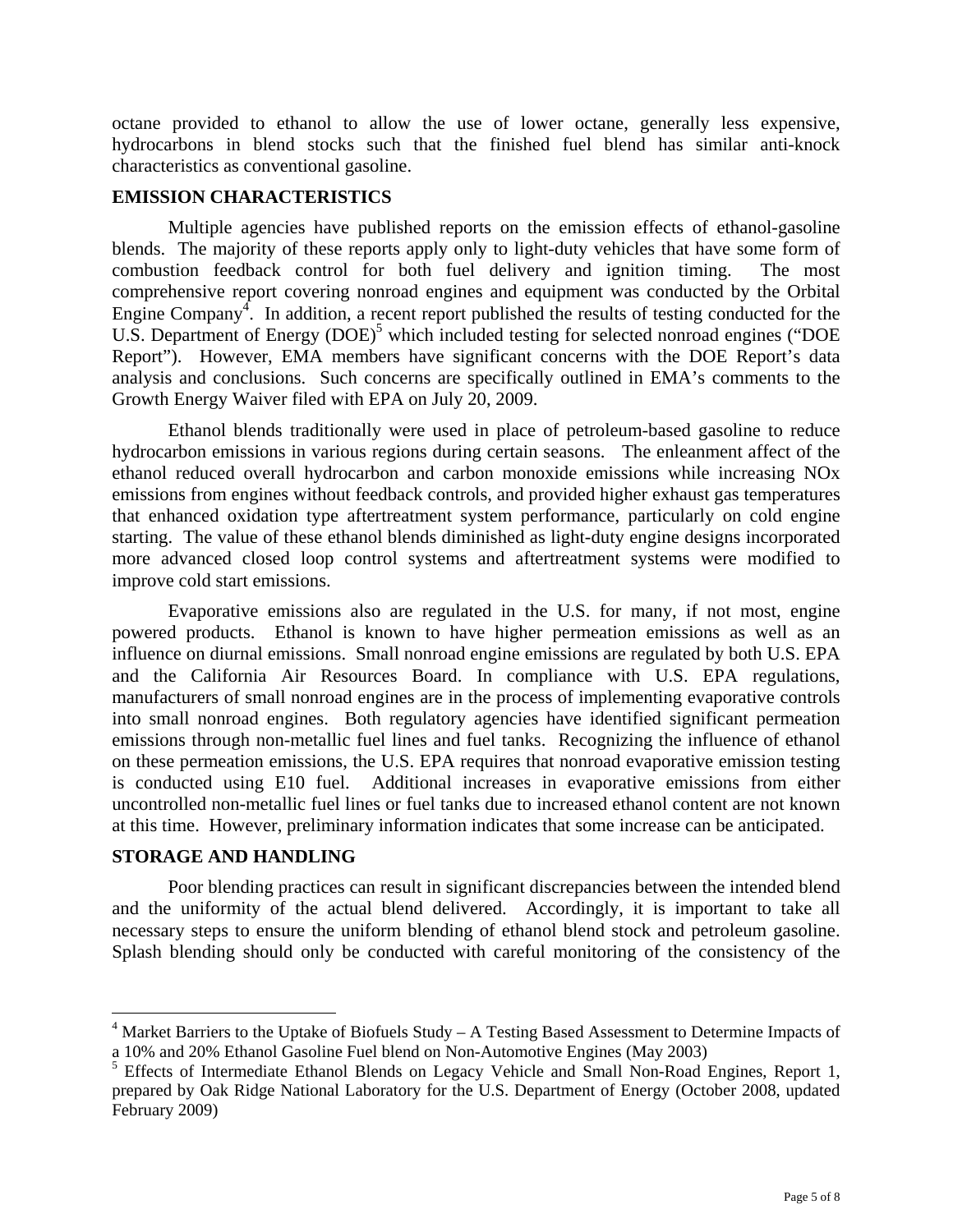blend. Injection blending systems typically provide acceptable uniformity but should be verified on initial installation and periodically confirmed.

Ethanol and ethanol blends act as an adsorbent – removing free water from fuel storage or vehicle/equipment fuel tanks until the ethanol becomes saturated. If saturated, the ethanol water combination will undergo phase separation from the petroleum gasoline in the blend. If phase separation occurs significant problems can result, particularly if the fuel delivered to the engine is actually an ethanol-water mixture. Therefore, care must be taken to remove excess water from fuel tanks and appropriate measures must be taken to prevent water from entering fuel storage tanks or distribution systems. Nonroad engines are frequently fueled using portable fuel containers and stored in areas exposed to ambient conditions including high humidity and precipitation. As a result these engines often have significantly more water in their fuel systems than vehicles that receive fuel from the same retail fuel outlet, exacerbating the potential for phase separation.

Ethanol and ethanol blends also act as a solvent removing deposits that have formed in fuel storage tanks and distribution systems over years of service. The solvent effect increases with increasing blend levels.

In the U.S., the Underwriters Laboratory (UL) approves fuel handling and dispensing equipment such as the gasoline pumps used at service stations. UL has verified that ethanol blends of E10 and lower are acceptable for use in traditional service station pumps. UL is in the process of evaluating the suitability of E15 and E20 blends for use in traditional service station pumps. In addition, UL is in the process of identifying service station pump requirements for ethanol blends up to E85 that are utilized in flex-fuel vehicles.

Pumps dispensing multiple blend levels may result in significant blend level disparity when switching from high blend levels (e.g. E85) to neat gasoline or blends less than E10. This problem is exacerbated when filling small portable containers used to fuel nonroad engines or equipment. For example, if a one gallon container is being filled and there is 0.2 gallons of residual E85 in the pump from the previous purchase, the customer actually will inadvertently receive a 25% ethanol blend (E25) instead of the desired 10% blend (E10). Accordingly, it is critical that any pump system utilized to dispense different blend levels has an effective means of preventing the dispensing of higher than expected ethanol blend levels. In fact, it is likely that the only way to prevent unintentional blending will be to require a separate dispensing system for each blend.

## **HEALTH & SAFETY**

Ethanol blended with gasoline generally results in lower hydrocarbon and carbon monoxide emissions from engines operating richer than stoichiometry, however, these same engines typically have increased NOx emissions and increased emissions of several other compounds such as aldehydes. The influence of such emissions is altered, sometimes significantly, by the use of closed loop fuel controls and three-way catalytic converters typical of current light-duty vehicles.

While ethanol blends alter the vapor and distillation characteristics of traditional petroleum gasoline, such changes do not significantly alter the inherent safety requirements associated with the storage and/or handling of the fuels.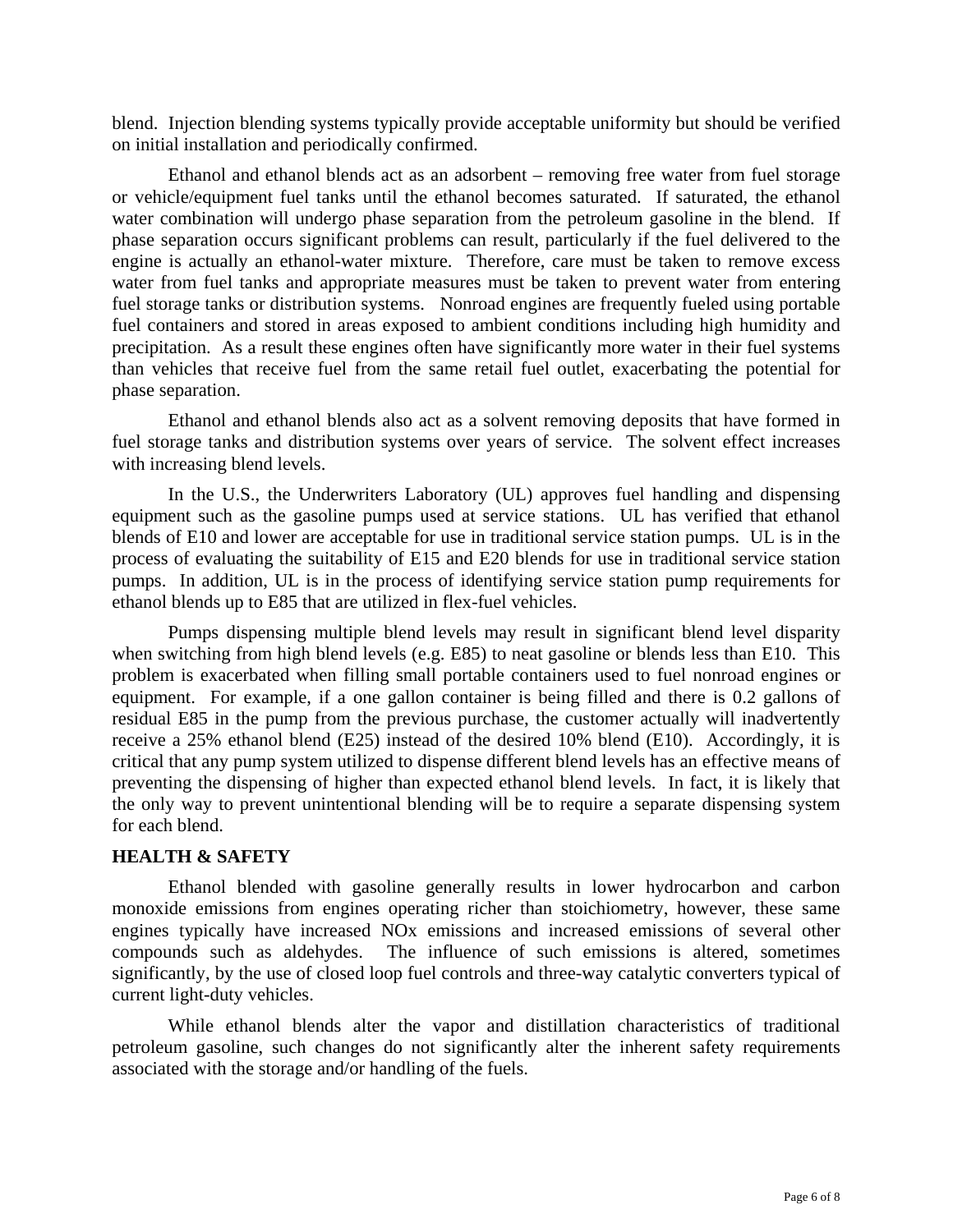## **WARRANTIES**

Engine manufacturers are legally required to provide consumers with an emissions warranty on their products (which are certified to EPA's gasoline fuel specifications). Engine manufacturers also typically provide a commercial warranty. Individual engine manufacturers determine what implications, if any, the use of ethanol blends has on the manufacturers' commercial warranties. It is unclear what implications the use of unapproved ethanol blends has on emissions warranty, in-use liability, anti-tampering provisions, and the like.

## **ECONOMICS**

The cost of ethanol blend stock varies depending on the basestock, production process, geographic area, variability in crop production, government tax incentives, and other factors. Although the cost of ethanol blend stock may be reduced if relatively inexpensive feedstock, such as cellulosic material, is used instead of corn or sugar cane, the average cost of ethanol blend stock nevertheless exceeds that of petroleum-based gasoline. In addition, ethanol price volatility mirrors gasoline price volatility in the commodities markets.

# **CONCLUSIONS**

In summary, EMA has drawn the following conclusions with respect to the use of gasoline ethanol blends in current engine technologies:

- Regardless of the biomass feedstock or the process used to produce the fuel, E100 blend stock should be required to meet the requirements of ASTM D4806.
- Ethanol blends up to a maximum of E10 should not cause engine or fuel system problems, provided the E100 used in the blend meets the requirements of ASTM D4806 and the finished fuel meets ASTM D4814.
- Ethanol blends ranging from E70 up to E85 should be required to meet the requirements of ASTM D5798 and only be utilized in vehicles (or engines) identified as flex-fuel vehicles (or engines).
- Oxygenated gasoline blends should meet the fuel requirements specified by the engine/vehicle manufacturer for the product they are used in.
- Dispensing pumps should be required to use separate pump systems for blends up to a maximum of E10 and blends ranging from E10 up to E85.
- Although the actual power loss will vary depending on the percentage of ethanol blended in the fuel, E100 fuel's energy content is approximately 35% lower than that of petroleum gasoline. Ethanol blends of E10 and lower typically do not result in observable power loss or reduction in fuel economy.
- Ethanol blends reduce HC and CO exhaust emissions. Depending on the engine type and duty cycle, ethanol blends may produce increased NOx emissions compared with the emissions of petroleum-gasoline used in an unmodified engine. Engines designed to meet stringent emission regulations have not demonstrated additional reductions in HC and CO emissions or increases in NOx emissions when using ethanol blends. However, more testing is required to confirm the interaction between emission reduction strategies and ethanol blends.